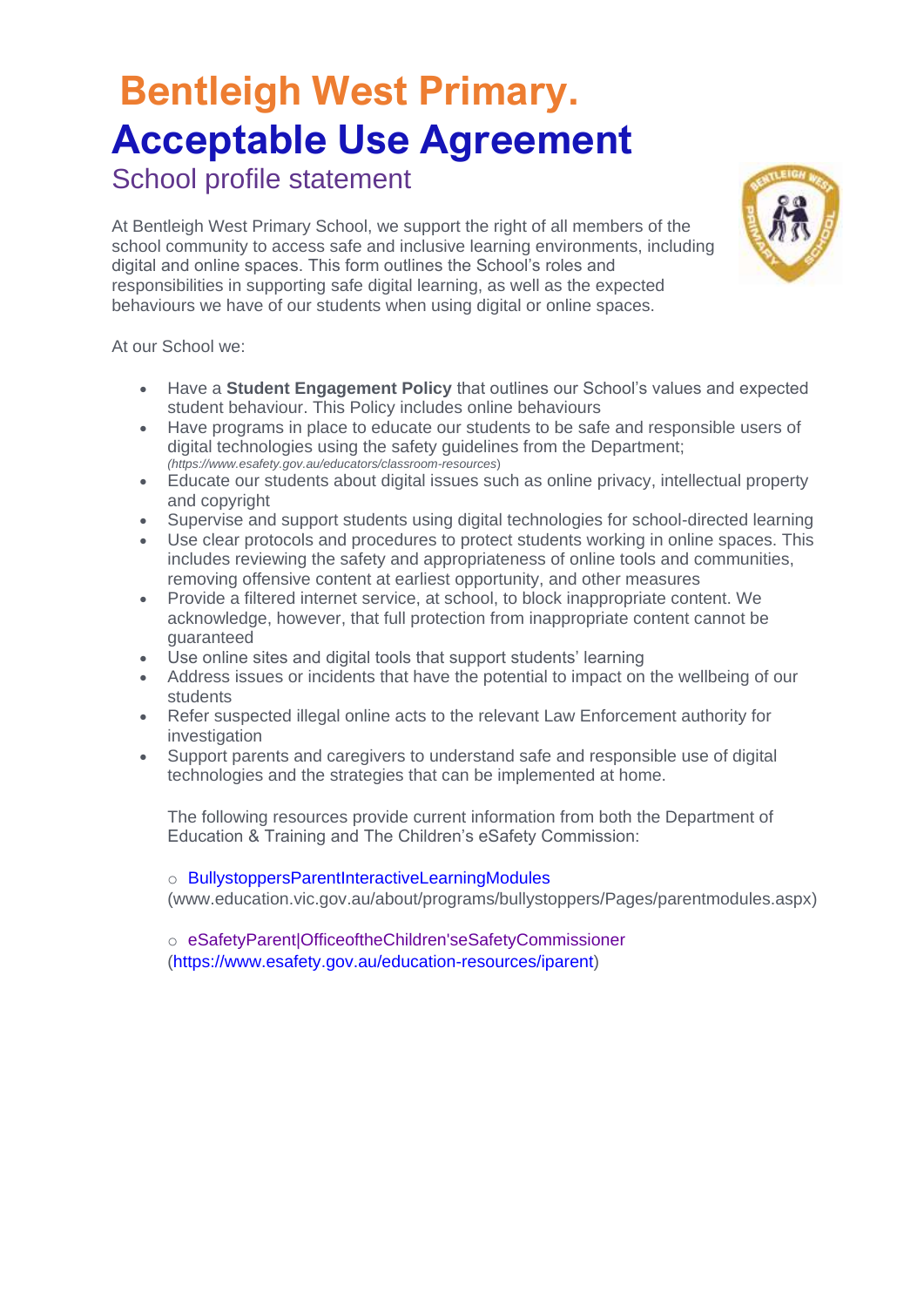### **Bentleigh West Primary. Acceptable Use Agreement**  Student declaration

When I use digital technologies:

#### I **communicate respectfully** by:

- always thinking and checking that what I share is polite and respectful at all times
- being kind to my friends and classmates and thinking about how the things I do or say online might make them feel at all times
- never sending mean or bullying messages or forwarding them to other people.

I **protect personal information** by being aware that my full name, photo, birthday, address and phone number is personal information and is not to be shared online. This means I:

- protect my friends' information in the same way
- protect my passwords and don't share them with anyone except my parents
- only ever join spaces with my parents or teacher's guidance and permission
- never answer questions online that ask for my personal information
- know not to post information about myself.

#### I **respect myself, the school and others**. This means I:

- stop to think about what I post or share online
- will not share or post the link (or password) to video conferencing meetings (Webex)
- use spaces or sites that are appropriate, and if I am not sure I ask a trusted adult for help
- protect my friends' full names, birthdays, school names, addresses and phone numbers because this is their personal information
- creating and presenting my own work, and if I copy something from online, I include the website address that I got the information from
- speak to a trusted adult if I see something that makes me feel upset or if I need help
- speak to a trusted adult if someone is unkind to me or if I know someone else is upset or scared
- don't deliberately search for something rude or violent
- turn off or close the screen if I see something I don't like and tell a trusted adult
- will not access other people's folders or files
- will not delete or change anyone else's work
- am careful with all the equipment I use
- I make sure my smart watch, (if I have one) is on school mode or do not disturb.

At school we/I have:

- discussed ways to be a safe, responsible and ethical user of digital technologies.
- Shared my ideas about how I can be a smart, safe, responsible and ethical user of digital technologies.

I will use this knowledge at school and everywhere I use digital technologies